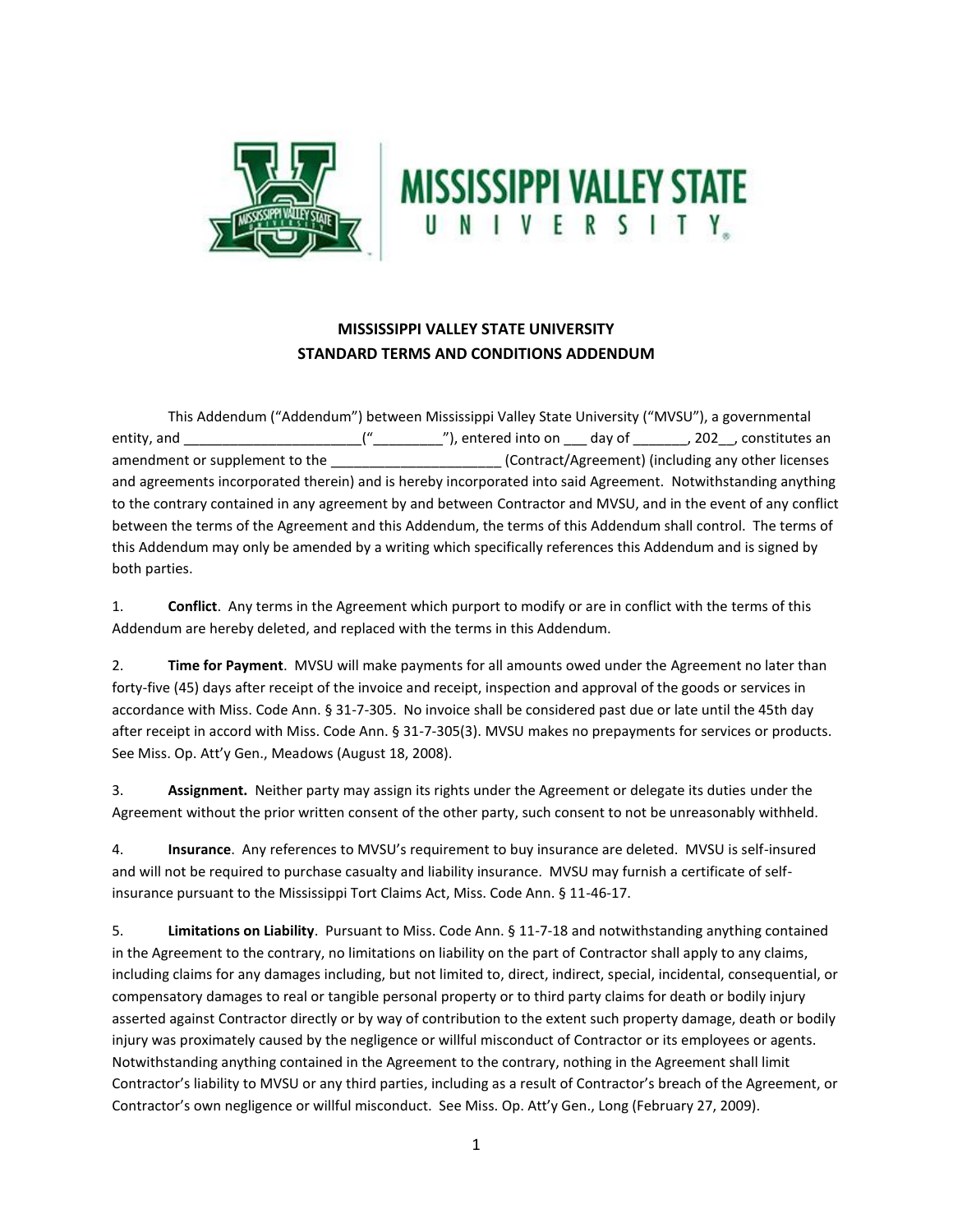6. **Auto Renew.** Any provision in the Agreement that automatically renews the Agreement is hereby deleted.

7. **Governing Law.** MVSU Agreements are governed by and interpreted under the laws of the State of Mississippi without reference to conflicts of law provisions. If in the opinion of any court of competent jurisdiction such Agreement and provisions are not authorized, or are inconsistent in any respect with Federal and/or Mississippi law, such court shall have the authority, if possible, to read the provisions or modify the Agreement, provision or provisions to be consistent with Federal and Mississippi law, and to enforce the remainder of these provisions as so amended. See Miss. Const. Art 4 § 100. See also Miss. Op. Att'y Gen., Nowak (November 18, 2005).

8. **Limitations on Actions/Jury Trial**. Notwithstanding anything contained in the Agreement to the contrary, the statute of limitations under applicable law shall solely govern the time for the commencement of all lawsuits. See Miss. Op. Att'y Gen., Davis (March 3, 1993). Any language in the Agreement waiving or in any way limiting MVSU's right to file any appropriate action is hereby deleted.

9. **Limitations on Remedies**. Notwithstanding anything contained in the Agreement to the contrary, nothing in the Agreement shall limit MVSU's remedies. Any limitations of remedies contained in the Agreement are deleted in their entirety. MVSU does not waive any cause of action it has or may have against Contractor, any party, or 3rd party.

10. **No Named Insureds**. Any provisions of the Agreement which require MVSU to name Contractor as an additional named insured are hereby deleted in their entirety.

11. **Availability of Funds**. Continuance of any MVSU Agreement is based on availability of funds. Should there be no funds available for any succeeding funding period, the Agreement will be cancelled as of the end of the funding period with no further obligation on the part of MVSU. Any property covered by a lease shall be returned to the Contractor.

12. **Arbitration.** Any provisions of the Agreement which refer to, require, or contain the words "arbitration" and/or "mediation" are hereby deleted in their entirety. See Miss. Op. Att'y Gen., Conerly (February 5, 1999).

13. **Late Charges**. Any provisions of the Agreement which require MVSU to pay Contractor any late charges are governed by Miss. Code Ann. § 31-7-305. See also Miss. Op. Att'y Gen., Pearson (November 22, 1993).

14. **Waiver**. No failure on the part of any party hereto to exercise, and no delay in exercising any right, power or remedy hereunder shall operate as a waiver thereof, nor shall any single or partial exercise of any right, power or remedy hereunder preclude any further or other exercise thereof or the exercise of any other right, power or remedy.

15. **Attorneys' Fees and Collection Costs**. Any provisions of the Agreement which require the prevailing party, and/or require MVSU to pay Contractor any attorneys' fees and/or collection costs are hereby deleted in their entirety. See Miss. Op. Att'y Gen., Stringer (January 25, 2006).

16. **Severability.** If any provision of this Addendum shall be determined by a court of competent jurisdiction to be invalid or unenforceable for any reason, the remaining provisions shall continue to be valid and enforceable. If a court finds that any provision of the Addendum is invalid or unenforceable, but that by limiting such provision it would become valid and enforceable, then such provision shall be deemed to be written, construed, and enforced as so limited.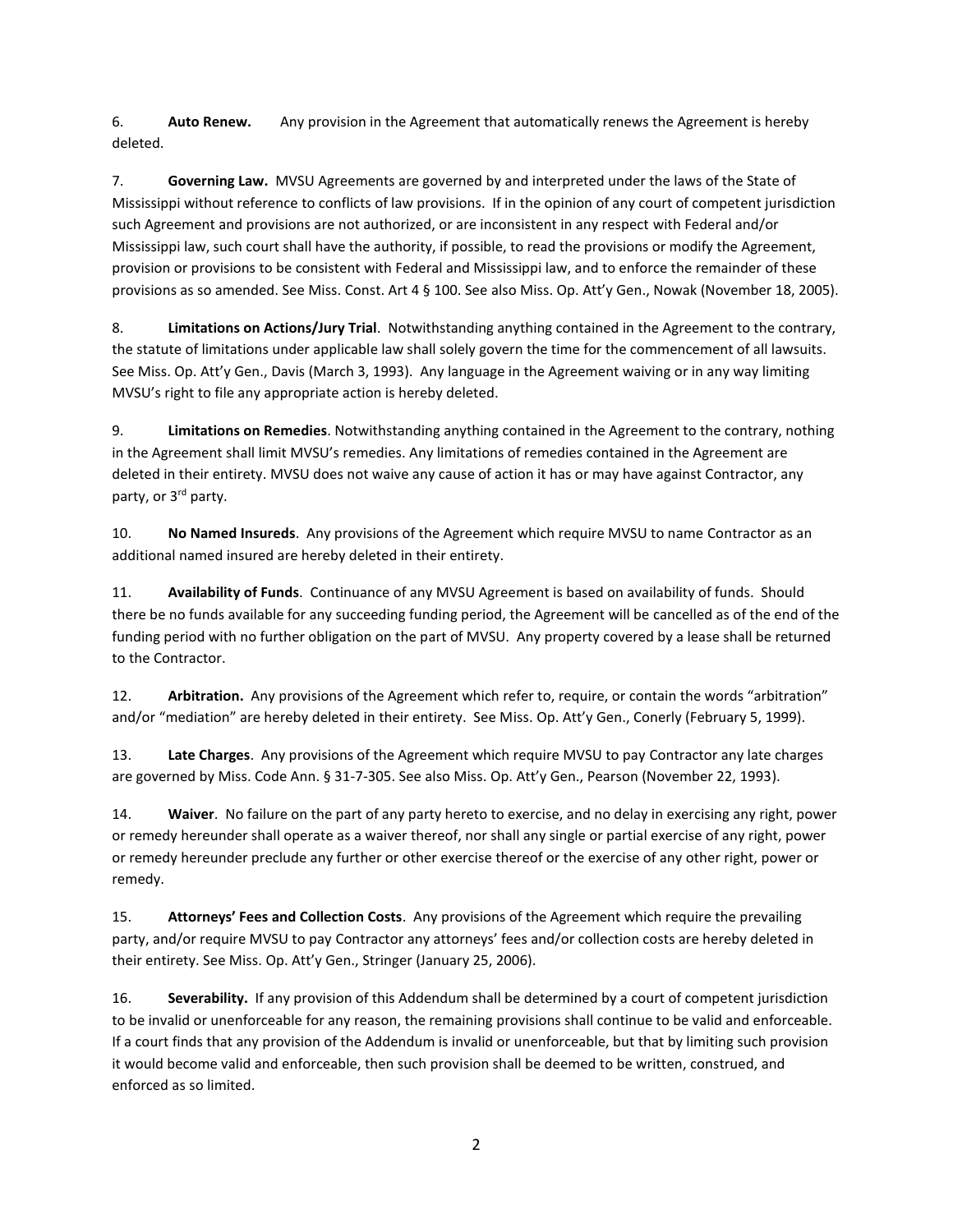17. **Penalties**. Any language requiring MVSU to pay any penalties is deleted in its entirety. MVSU does not agree to pay any extra compensation, fees or allowances after services rendered or contract made, or to make any payment not authorized by law.

18. **Waiver of Subrogation**. Any language requiring MVSU to waive any cause of action it may have against Contractor or any other party on account of any loss/damage insured by an insurance policy is hereby deleted in its entirety.

19. **Warranty**. Contractor warrants that the goods and/or services provided hereunder shall be free from defects, and performed in a first class, workmanlike fashion. Any limitations or disclaimer of warranties, including warranties of merchantability and fitness for a particular use, contained in the Agreement are deleted in their entirety. See Miss. Op. Att'y Gen., Davis (March 3, 1993). MVSU does not warrant any matter. Any reference to the Licensee warranting any matter is hereby deleted.

20. **Indemnification**. Contractor shall indemnify, defend and hold MVSU and the Mississippi State Institutions of Higher Learning (IHL) harmless from any and all claims, actions, lawsuits, proceedings, costs, expenses, damages and liabilities, including attorney's fees, resulting from or arising out of Contractor's breach of the Agreement and/or the negligence or willful misconduct of Contractor or its employees or agents or infringement of any party's or 3<sup>rd</sup> party's intellectual property rights. Any provisions of the Agreement which require MVSU to indemnify Contractor or any other third parties in any way are deleted in their entirety. See Miss. Op. Att'y Gen., Stringer (January 25, 2006). MVSU shall only be responsible for liability resulting from the actions/inactions of its officers, agents, and employees acting within the course and scope of their official duties with MVSU to the degree and within the parameters required under the Mississippi Tort Claims Act, Miss. Code Ann. § 11-46-1, et seq. MVSU is an entity of the State of Mississippi and is afforded the protection of limited sovereign immunity pursuant to Miss. Code Ann. § 11-46-1, et seq., and any action against MVSU shall be filed in accordance with and subject to the limitations contained therein.

21. **Confidentiality**. Notwithstanding any provision to the contrary contained herein, it is recognized that MVSU is a public agency of the State of Mississippi and is subject to the Mississippi Public Records Act, Miss. Code Ann. § 25-61-1, et seq. If a public records request is made for any information provided to MVSU pursuant to the Agreement, MVSU shall promptly notify the disclosing party of such request. The disclosing party shall promptly institute appropriate legal proceedings to protect its information. No party to the Agreement shall be liable to the other party for disclosures of information required by court order or required by law.

It is also recognized that MVSU is subject to the provisions of the Mississippi Accountability and Transparency Act of 2008, Miss. Code Ann. § 27-104-151, et seq., and is required to provide public access to its financial information and expenditures through the Institutions of Higher Learning Accountability and Transparency website.

22. **Independent Contractor**. It is understood by the parties that Contractor is an independent contractor and not an employee or agent of MVSU. Contractor retains sole and absolute discretion, control and judgment in the manner and means of carrying out its assignments. Contractor shall comply with MVSU's Human Resource Department's applicable policies and procedures including pre-employment screening. Contractor understands and agrees that neither it nor its employees performing services hereunder shall be entitled to any of the rights, fringe benefits and privileges established for MVSU's employees, if any, including, but not limited to, the following: retirement benefits, medical insurance coverage, life insurance coverage, health insurance, disability insurance coverage, severance pay benefits, PTO, overtime pay, etc. Contractor understands and agrees that MVSU will not pay or withhold from the compensation paid to Contractor pursuant to the Agreement any sums customarily paid or withheld for or on behalf of employees for income tax, unemployment insurance, social security, or payment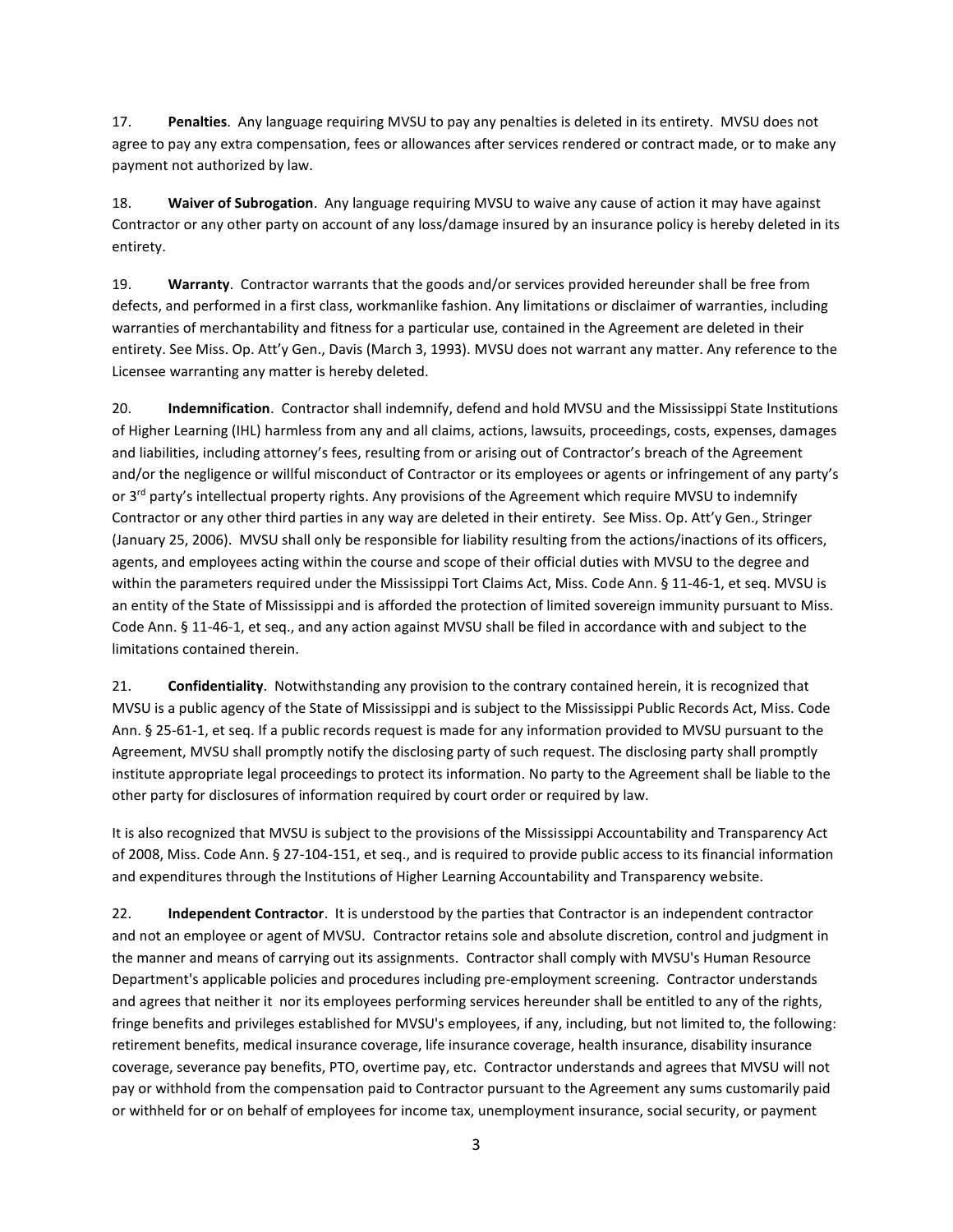pursuant to any law or governmental requirement, and all such payments as may be required by law are the sole responsibility of Contractor. Contractor agrees to indemnify and hold MVSU harmless from and against any such payments or liabilities for which Contractor may become liable with respect to such matters.

23. **Entire Agreement**. This Addendum; any other documents or writings which it accompanies, or to which it is attached (as amended by this Addendum); and any other documents which may be incorporated therein by reference, constitute the entire agreement of the parties with respect to the subject matter herein. Any other agreements or understandings, whether written or oral, are hereby superseded. The terms of this Addendum; any other documents or writings which it accompanies or to which it is attached (as amended by this Addendum), shall solely govern the rights and obligations of the parties with respect to the subject matter herein. Any modification to the Agreement shall only be effective if it is in writing and signed by both parties.

24. **Tax-Exempt Governmental Entity**. Pursuant to Miss. Code Ann. § 27-65-1, et seq., and 27-67-1, et seq., MVSU and other state institutions are exempt from state sales and use taxes. Likewise, MVSU will not pay excise or personal property taxes. If the Contractor is liable for such taxes, Contractor shall take such into consideration in pricing. It is Contractor's responsibility to contact local taxing authorities in the state and county where equipment will be located to determine possible tax liabilities in connection therewith. The parties understand and agree that MVSU is not and shall not be responsible for any taxes whatsoever.

25. **No Assignment; No Third-Party Beneficiaries**. No party may assign any of its rights under this Agreement, voluntarily or involuntarily, whether by merger, consolidation, dissolution, operation of law, or another manner. Any purported assignment of rights in violation of this Section is void. This Agreement binds and benefits the parties and their respective permitted successors and assigns. This Agreement does not and is not intended to confer any rights or remedies upon any person other than the Parties.

26. **Equal Opportunity Employer**. MVSU is an equal opportunity employer. MVSU does business with organizations that are in compliance with Title VII of the 1964 Civil Rights Act (as amended). During the performance of any contract with MVSU, Contractor agrees to be bound by provisions of Civil Rights Act of 1964 (as amended), the Rehabilitation Act of 1973 (as amended), and the Veterans Readjustment Act of 1972 (as amended).

27. **E-Verify**. Contractor represents and warrants that it will ensure its compliance with the Mississippi Employment Protection Act, Miss. Code Ann. § 71-11-1, et seq., and will register and participate in the status verification system for all newly hired employees. The term "employee" as used herein means any person that is hired to perform work within the State of Mississippi. As used herein, "status verification system" means the Illegal Immigration Reform and Immigration Responsibility Act of 1996 that is operated by the United States Department of Homeland Security, also known as the E-Verify Program, or any other successor electronic verification system replacing the E-Verify Program. Contractor agrees to maintain records of such compliance and, upon request of the State and approval of the Social Security Administration or Department of Homeland Security, where required, to provide a copy of each such verification to the State. Contractor further represents and warrants that any person assigned to perform services hereunder meets the employment eligibility requirements of all immigration laws of the State of Mississippi. Contractor understands and agrees that any breach of these warranties may subject Contractor to the following: (a) termination of this Agreement and ineligibility for any state or public contract in Mississippi for up to three (3) years, with notice of such cancellation/termination being made public, or (b) the loss of any license, permit, certification or other document granted to Contractor by an agency, department or governmental entity for the right to do business in Mississippi for up to one (1) year, or (c) both. In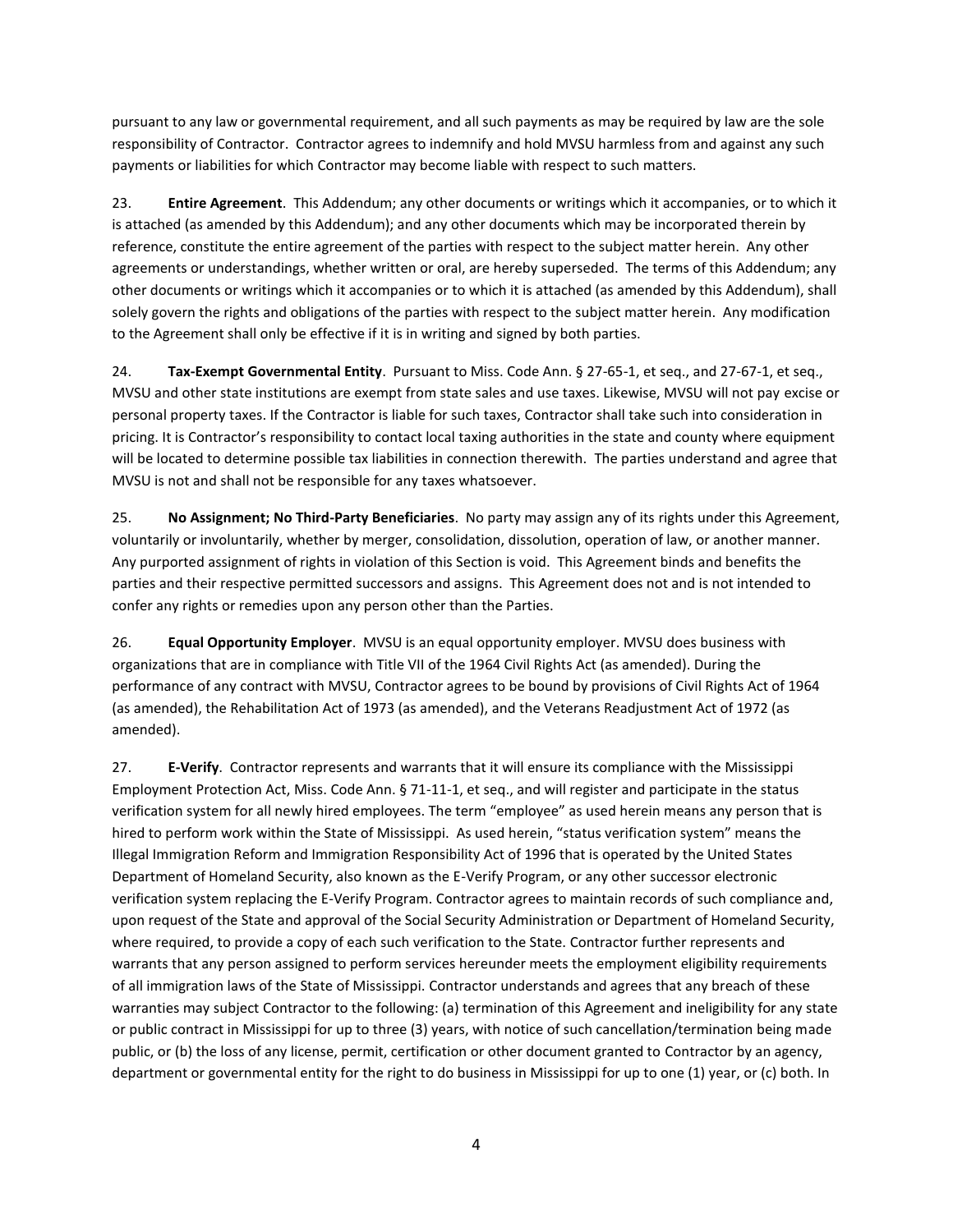the event of such termination/cancellation, Contractor would also be liable for any additional costs incurred by the State due to contract cancellation or loss of license or permit.

28. **Force Majeure**. "Force Majeure Event" means any act or event, whether foreseen or unforeseen, that meets all three of the following tests: (a) The act or event prevents a party in whole or in part from performing its obligations under this Agreement; or satisfying any conditions to the performing party's obligations under this Agreement; (b) The act or event is beyond the reasonable control of and not the fault of the non-performing party; and (c) The non-performing party has been unable to avoid or overcome the act or event by the exercise of due diligence. Notwithstanding anything to the contrary in the Agreement or otherwise, a Force Majeure Event excludes economic hardship, changes in market conditions, or insufficiency of funds. If a Force Majeure Event occurs, the non-performing party is excused from whatever performance is prevented by the Force Majeure Event to the extent prevented and satisfying whatever conditions precedent that cannot be satisfied. When the nonperforming party is able to resume performance of its obligations under this Agreement or satisfy the conditions precedent to the performing party's obligations, it shall immediately give the performing party written notice to that effect and shall resume performance under this Agreement no later than five (5) working days after the notice is delivered. This provision is the exclusive remedy available to the non-performing party with respect to a Force Majeure Event. See Miss. Code Ann. § 75-2-617.

29. **Data Migration**. Upon expiration or earlier termination of the contract, Contractor agrees that University may elect to have Contractor migrate any stored University data to University computer at no cost to University, or for Contractor to provide the data to University in another form which is acceptable to University at no cost to University.

30. **Information Security**. Vendor shall be responsible for establishing and maintaining an information security program that is designed to (i) ensure the security and confidentiality of data transmitted by MVSU to Vendor or data otherwise obtained by Vendor from or about MVSU ("MVSU Data"), (ii) protect against any anticipated threats or hazards to the security or integrity of MVSU Data, and (iii) protect against unauthorized access to or use of MVSU Data that could result in substantial harm or inconvenience to MVSU or any of its stakeholders. Vendor shall establish, employ and at all times maintain physical, technical and administrative security safeguards and procedures sufficient to prevent any unauthorized processing of and/or use, access, alteration, disclosure, erasure, copying, exhibition, transmission, or destruction of MVSU Data while such information is in Vendor's possession or control and will ensure that such information is not processed in other ways contradictory to privacy and/or data protection laws. Vendor will maintain sufficient procedures to detect and respond to security breaches involving MVSU Data and will inform MVSU immediately when it suspects or learns of malicious activity involving MVSU Data, including an estimate of the activity's effect on MVSU and the corrective action taken. Such procedures shall include, but not be limited to, logging of all access to confidential or sensitive data, use of firewalls for all external data connections, and timely implementation of updates and patches.

At a minimum, Vendor's safeguards for the protection of MVSU Data shall include: (i) limiting access to MVSU Data to authorized personnel of Vendor and utilizing policies that promote the least internal access; (ii) securing business facilities, data centers, paper files, servers, back-up systems (at a strategically located off-site location) and computing equipment, including, but not limited to, all mobile devices and other equipment with information storage capability; (iii) implementing network, device application, database and platform security; (iv) securing information transmission, storage and disposal; (v) implementing authentication (two-factor or more secure method) and access controls within media, applications, operating systems and equipment; (vi) encrypting (with AES-256 bit or better encryption) MVSU Data stored on any mobile media; (vii) encrypting MVSU Data transmitted over public or wireless networks; (viii) strictly segregating MVSU Data from information of Vendor or its other